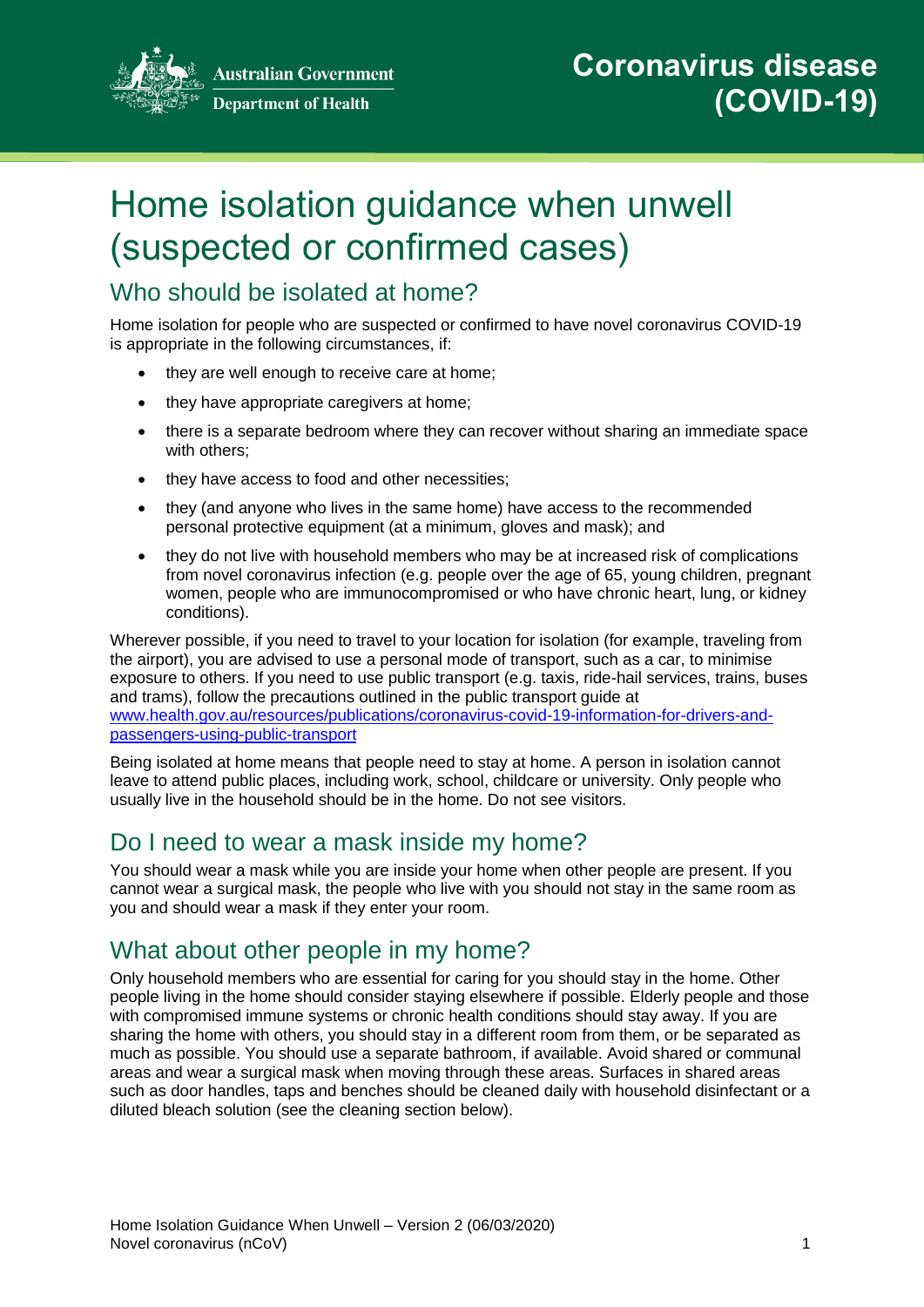## Do carers or household members need to be isolated as well?

If you are a confirmed case, the people you live with and other close contacts will need to be isolated at home. They will be contacted by your local public health unit and told how long they need to be isolated.

If you are suspected of being infected and are waiting on test results, the people you live with may need to be isolated—even if they don't have any symptoms. This will be determined by your public health unit on a case-by-case basis. You will be contacted and told whether your household members and close contacts need to be isolated. If they do not require isolation and become unwell, they should contact your local public health unit who will assess and advise on what to do next. If they have difficulty breathing or are seriously unwell and it is an emergency, they should call triple zero (000) immediately and alert ambulance staff to their travel/contact history.

## Where do I find my local public health unit's contact details?

If you are a suspected or confirmed case, the local public health unit in the state or territory where you have been placed in home isolation would normally provide their contacts details to you. If you don't have these details or they have been misplaced, you are welcome to call the National Coronavirus Health Information Line on 1800 020 080. They will redirect you to the state and territory health department responsible for the local public health unit. If you have the contact details, rewrite them here as back up:

Local public health unit:

Business hours phone number:

After hours phone number:

#### How can we help prevent the spread of coronavirus?

Practising good cough hygiene is the best defence against most viruses. You should:

- wash your hands frequently with soap and water, before and after eating, and after going to the toilet
- cover your cough, dispose of tissues, and use alcohol-based hand sanitiser
- and if unwell, avoid contact with others (stay more than 1.5 meters from people).

## Going outside

If you live in a private house, then it is safe for you to go outside into your garden or courtyard. If you live in an apartment, it is also safe for you to go outside into the garden but you should wear a mask to minimise risk to others. You should move quickly through any common areas and wear a mask. It is safe to go onto your balcony if you have one.

## **Cleaning**

If others in the home want to clean your room, ask them to put on a mask before entering the room. They should wear gloves while cleaning, and use alcohol hand rub before and after wearing gloves. Surfaces which are touched regularly, such as door handles, kitchen and bathroom areas and phones should be cleaned frequently using detergent and water or a detergent-based cleaner.